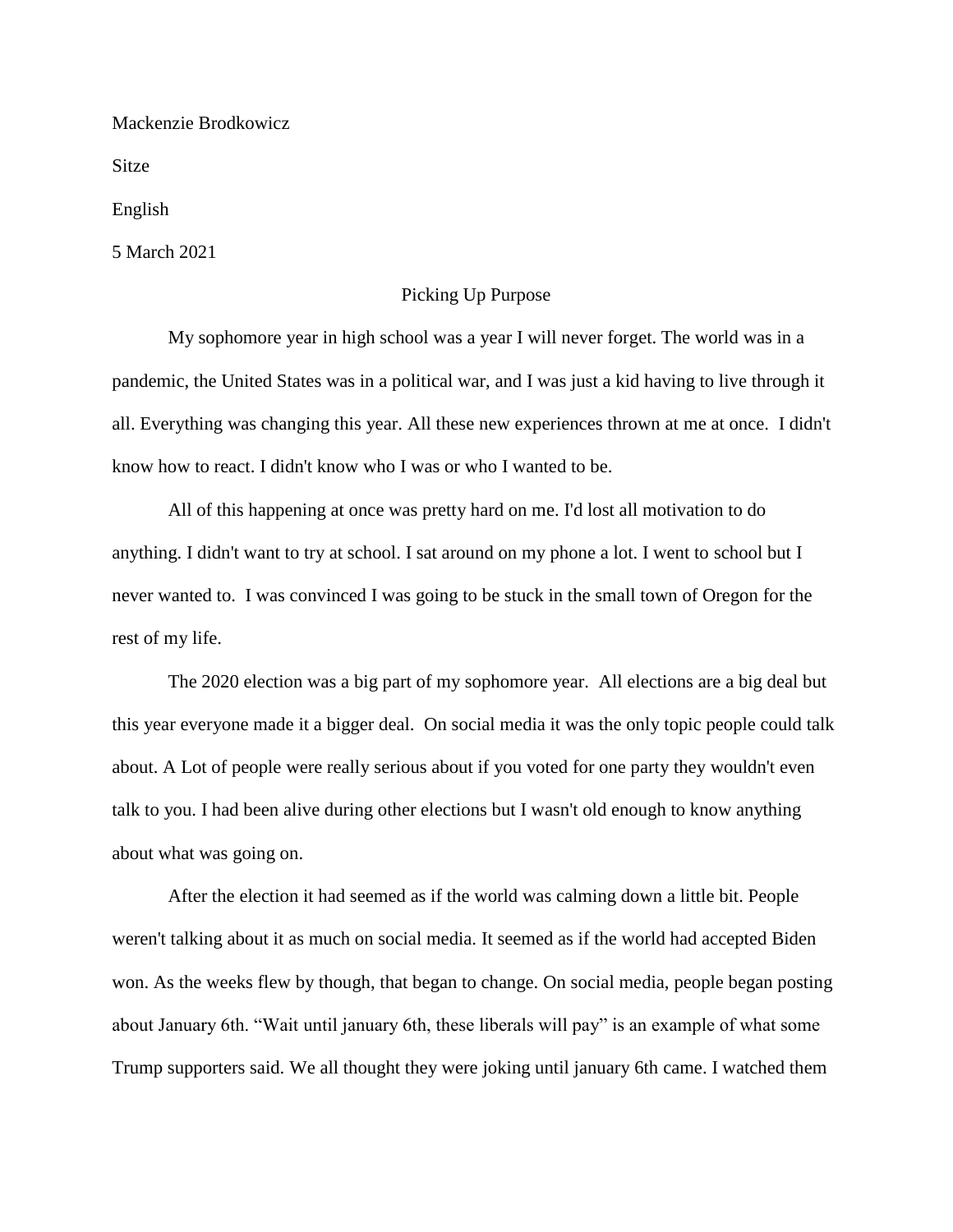raid the capitol building. Pictures were posted on social media of people carrying Trump 2020 and confederate flags through the capitol building. A video of two men reenacting George Floyd's death at the capitol went around too. I was shaky as I watched the news and saw the new social media posts. Why would these people do this? Is everyone alright? These thoughts took over my brain.

The next day at school we were having a weird day. In most classes we avoided the subject, until English came. I slumped down in class expecting a regular english class. Until my teacher brought up the raid at the capitol. We started a discussion. Ideas were flying around the room like little flies. And every time my teacher exclaimed something new, It was like he was dropping food and hundreds of flies swarmed the room.

"We've been through BLM and Trump tried to fight back with police so maybe he thought he shouldn't fight back and that's why he didn't send any army or troops to the capitol" A student justified. At first this seemed ridiculous to me.

*Trump had no problem sending the military on peaceful protesters,* I thought.

Although Trump has made bad decisions in the past, he could just be trying a new approach, another voice in my head reasoned.

*Trump just didn't want to hurt his supporters. He obviously cares more about being in power than this country.* 

But no violence is a better solution than killing a bunch of people at the Capitol.

*But these people knew what they were doing. They killed a cop. Something should have been done* 

But the country is already in huge fear with Covid and all these protests, the armed forces fighting these rioters could have caused even more fear.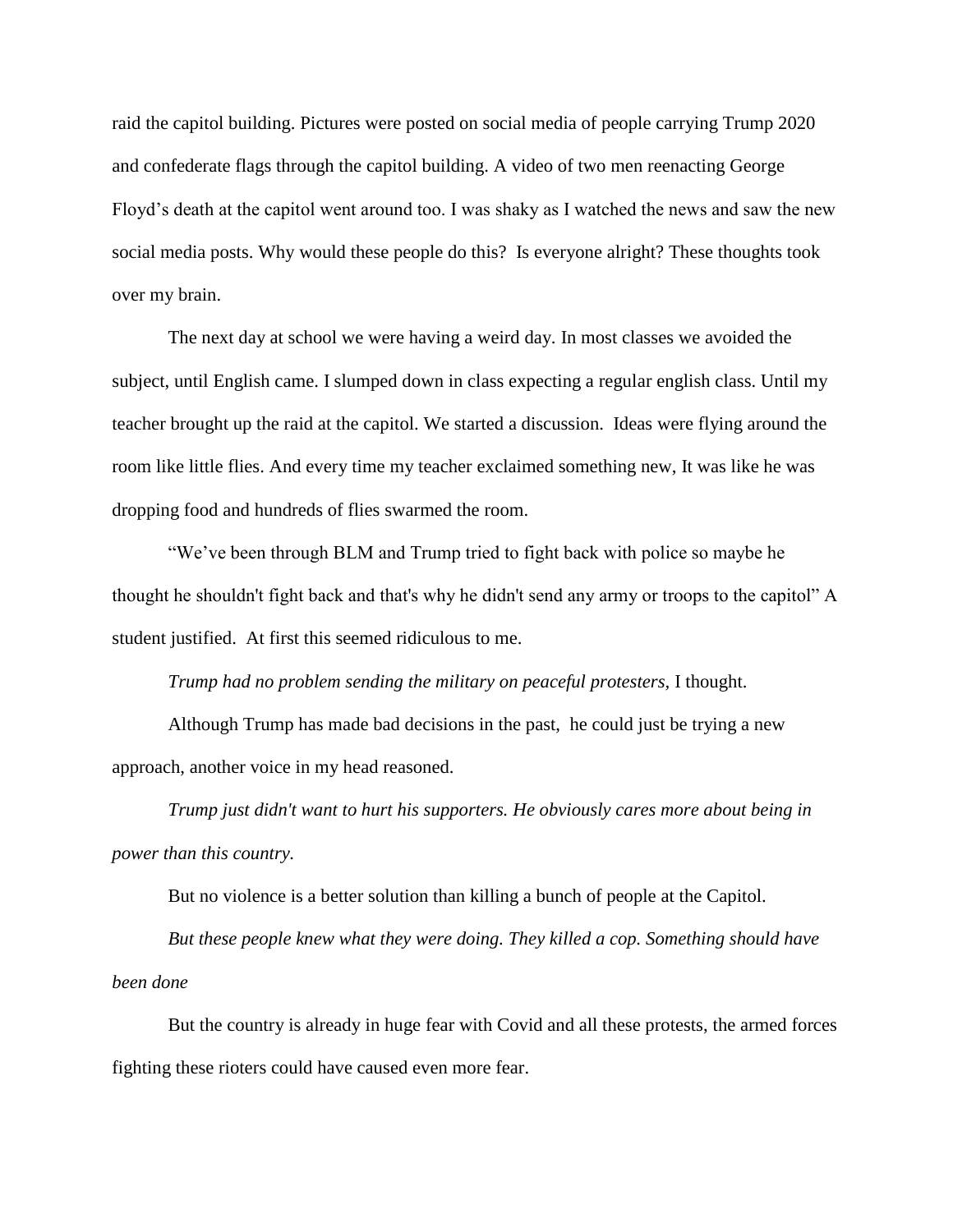*They would have caused more fear, but then the people would learn they can't just storm the capitol.* 

True.

## *Change is scary. In order to change the country, fear is going to happen.*

And then my teacher added "When your great grand kids are in school, this will be in their textbooks".

His words slapped me across the face. I suddenly had a million flies around my head. These people who raided the capitol, had done something that would impact generations to come. They had done something big for what they believed in. They were doing something with their lives. I just had been opened to a new world. This made me realize that I had to do something with my life. I wasn't going to be some name on a headstone somewhere. I wanted people to know who I am. Not that I was going to raid the capitol building, but something. I wasn't going to just work at an office job for the rest of my life. Not only did I want to do something meaningful with my life, I wanted to be more outgoing. I was done cocooning. I started to talk to more people, and share my ideas.

As the discussion continued I was excited. I could have ran 100 miles and not been tired. I headed home that day and told anyone that would listen and I was going to be known. I fell asleep and dreamt of all I could do. I'm still ready to have my voice heard.

This discussion in class was just a discussion to everyone else. But to me, this would be something I would never forget. I learned purpose, confidence and self worth. This raid taught me if I wanted something to get up and get it. I could have the world if I fought hard enough. Now I'm not saying I'm going to go raid the capitol building. I believe there is a right way and wrong way to make change. Raiding a capital building because an election did not go your way